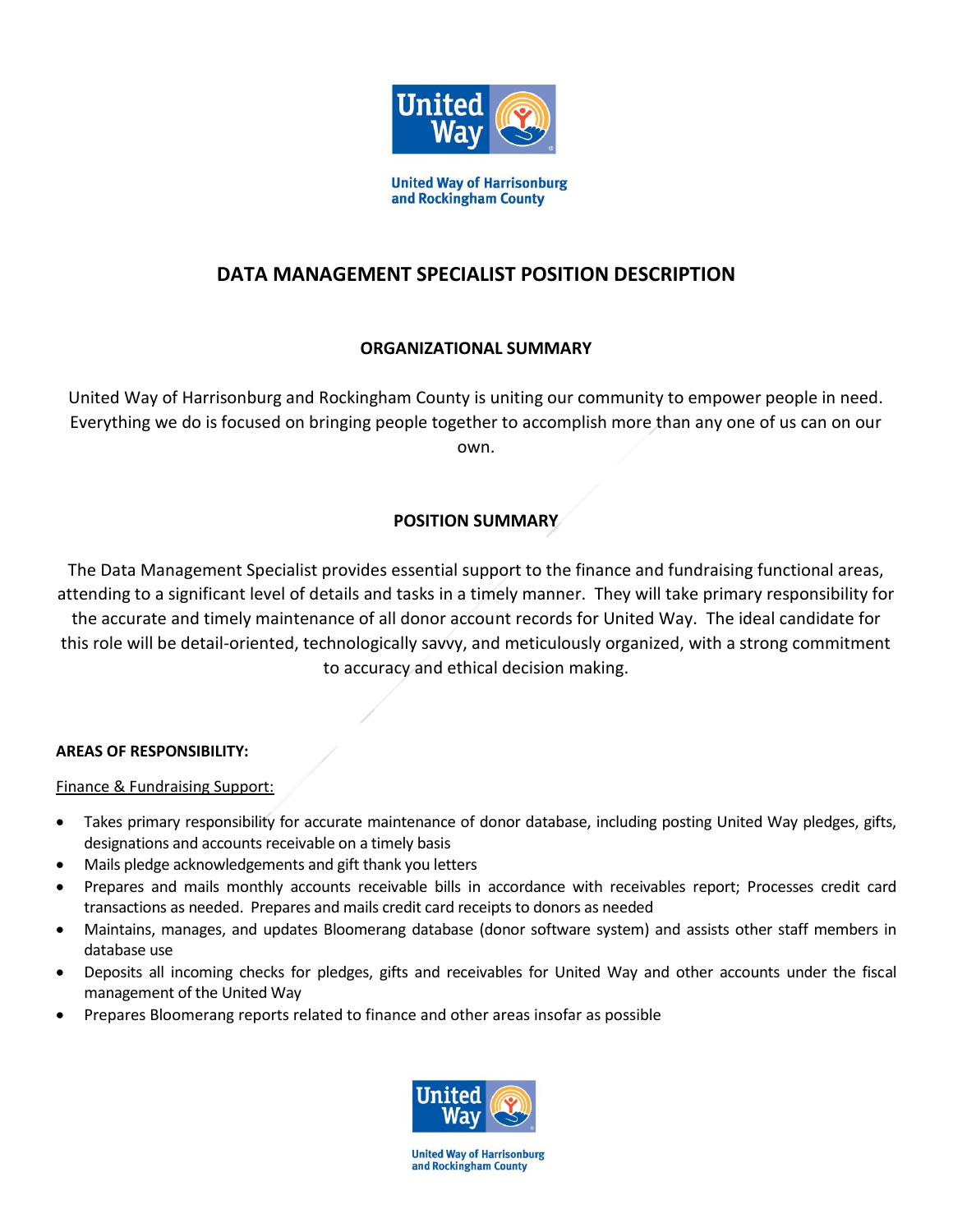### General Administrative

- Assists with mail merge and office mailings
- Oversees purchase and maintenance of office supplies and equipment as needed and approved
- Assists in compiling and submitting data required by United Way Worldwide
- Coordinate technology-related projects with IT professionals (outside contractors), including ordering new equipment for office and staff
- Coordinate annual spring cleaning, including annual purge of paper documents according to document retention requirements
- Conducts new hire paperwork with new employees

### **PREFERRED QUALIFICATIONS:**

*While there are many paths to success, the following qualifications will most likely set you up to excel in this role:*

- Commitment to United Way's mission and values
- A creative problem-solver
- Highly detail oriented
- Experience with comparable donor software system (UWHR is transitioning to Bloomerang in late Spring 2022)
- Ability to communicate effectively with others, both inside and outside of the organization
- Outstanding organizational skills
- Ability to be flexible in the midst of changing systems and staffing make-up

#### **POSITION DETAILS:**

Reports to: Executive Director Location: Harrisonburg, VA FLSA: Nonexempt Position Type: Full Time

### **JOB REQUIREMENTS:**

Must be able to communicate effectively in English

### **COMPENSATION:**

# Salary Range: \$35,000-\$45,000

Competitive Benefits Package, including access to medical, dental and vision insurance, group disability and life insurance and paid-time-off

# **APPLICATION INSTRUCTIONS:**

Interested applicants should submit a resume and cover letter to jobs@uwhr.org. Applications will be reviewed as they are received and must be submitted no later than June 15<sup>th</sup>, 2022.



**United Way of Harrisonburg** and Rockingham County